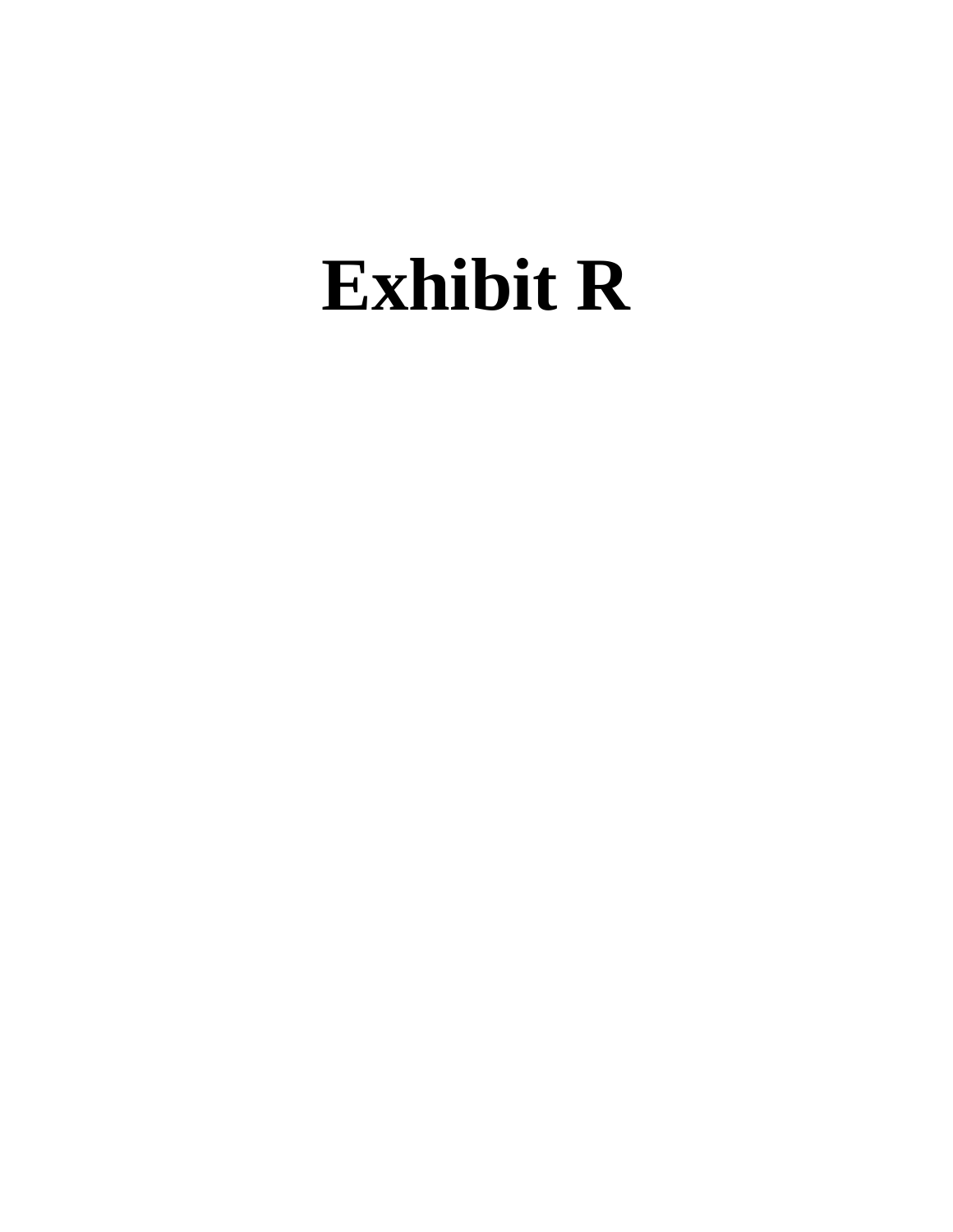

## UTE MOUNTAIN UTE TRIBE ENVIRONMENTAL PROGRAMS DEPARTMENT

# **Exhibit R to December 16, 2011 Comments on DUSA RML Renewal Re: Particular Concerns with Alternative Feed Material**

## 1. DUSA is Not Properly Monitoring Disbursement of Components of the Alternative Feed Material

DUSA's semi-annual effluent monitoring program fails to detect, diagnose, and disclose information pertaining to alternative feed material components and their effects to the health and welfare of the public and environment. DUSA's semi-annual effluent monitoring program is limited to measuring gross gamma radiation, natural uranium (U-238) and its progeny Th-230, Ra-226, Pb-210 and Rn-222 (*White Mesa Uranium Mill Semi-Annual Effluent Monitoring Report* 2010). Radionuclides other than natural uranium and its decay products may be of more concern in particulate matter form from the delivery, storage and processing of alternative feed materials. A link to the deficiency is apparent in DUSA's current practice with alternative feed material on the ore storage pads. When alternative feed material has a percent uranium concentration greater than Arizona 1 ores  $(0.637\% \text{ U}_3\text{O}_8)$ , the policy is to cover the feed with "less" radioactive materials. SER at p. 10. This policy does not make sense when there are two separate circuits for alternative feed material and conventional ore and where there exists the possibility for cross contamination in storage (unless a policy exists for strict regulation to segregate the storage of alternative feed and conventional ore in this regard). Also, if lower activity (than Arizona 1 Ore) grade alternative feed material is delivered and left uncovered, the material is more than likely to be less coarse than conventional ore, enabling a higher rate of wind dispersion. *See* Section 2, *infra*. With the possibility of cross contamination during ore storage, DUSA is hampering the ability to discern the components of alternative feed material and conventional ore. DRC should require DUSA to customize the semi-annual effluent monitoring to include radionuclides characteristic of alternative feed materials and DRC should prohibit DUSA from mixing alternative feed material and conventional ore on the ore storage pad.

## 2. Alternative Feed Material is More Susceptible to Wind Dispersion than Other Licensed Materials at the WMM Facility

NRC Regulatory Guide 3.59 states that: "compositions and physical and chemical characteristics, particle size distributions, site characteristics, and operational procedures are among the factors that affect the degree to which dust is dispersed into the atmosphere" (NRC Guide 3.59, *Methods for Estimating Radioactive and Toxic Airborne Source Terms for Uranium Milling Operations*, p. 21 1987). Because alternative feed material has different compositions and physical and chemical characteristics from conventional ore, modeling efforts to track air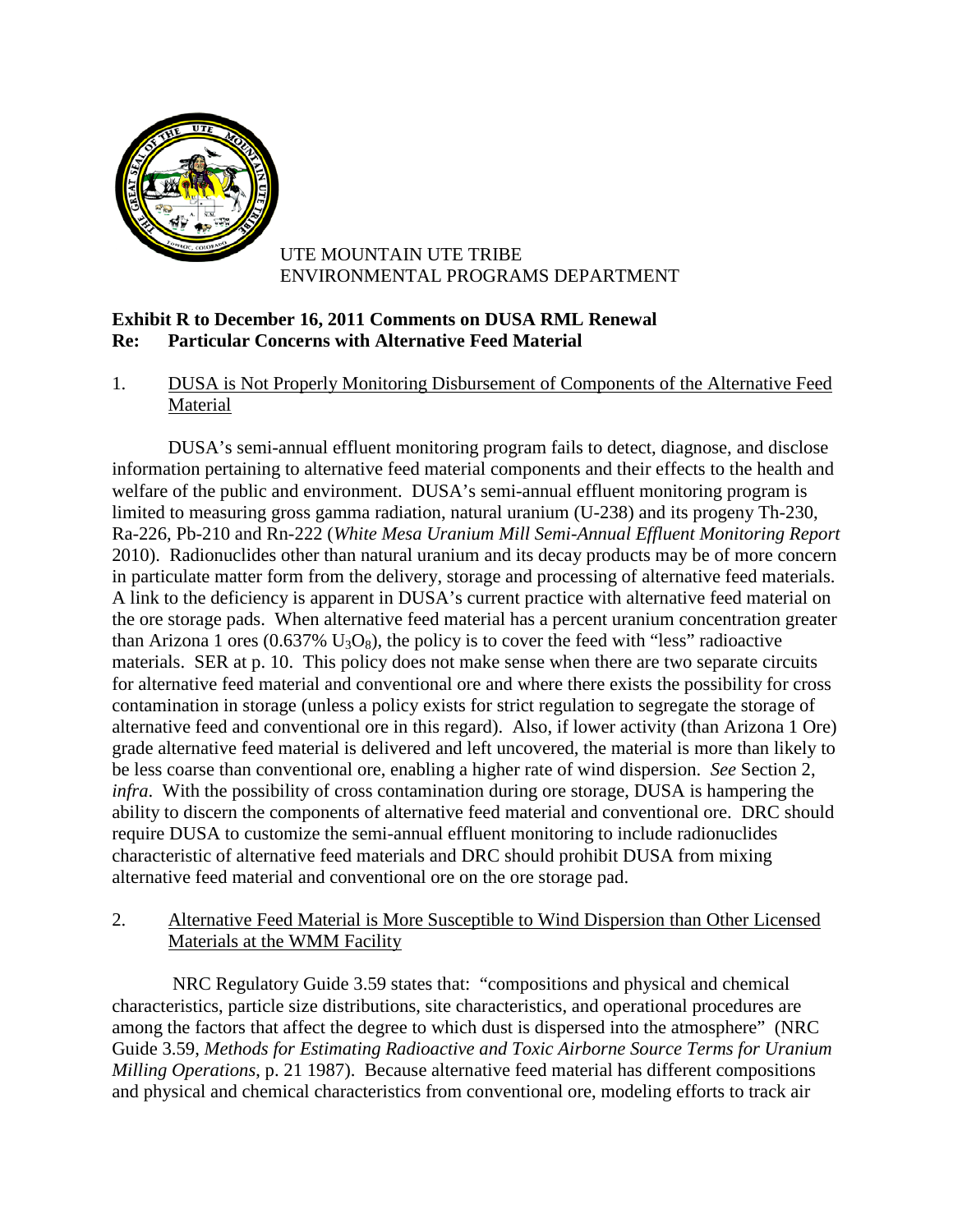dispersion of alternative feed material and efforts to control radioactive fugitive dust should be tailored to the alternative feed materials.

Although the Tribe does not have complete access to the composition of alternative feed material allowed into the WMM facility, DUSA's *Environmental Report In Support of the License Renewal Application* Table 3.13-24, p. 130, provides a list of alternative feed materials licensed to date for processing at the Mill. This list includes soils contaminated with uranium and other radionuclides and with Monazite sands and soils, which indicates that the alternative feed material contains a more diverse mixture of fine grade radionuclide-laden dust. The Fugitive Dust Control Plan for Moab Mill Tailings, which controls materials comparable to some of the alternative feed materials stored at the WMM facility, states that, "the physical form of the radioactive contaminants (i.e., uranium mill tailings) at the Moab Site is primarily best described as a fine-grained, sand-like material, which is **highly susceptible to wind erosion**" (emphasis added). Moab Site Fugitive Dust Control Plan, p. 7 (Attached as Exhibit 1 to the Tribe's RAA, which is attached as Exhibit B to these comments). This indicates that alternative feed material at the WMM facility is more susceptible to wind dispersion than other materials stored at the WMM facility.

Because radioactive dust is the main concern at the Mill site (section 4.4, Appendix E of the RML Renewal),<sup>[1](#page-2-0)</sup> DRC should require DUSA to implement stricter procedures for dust minimization practices for alternative feed materials based upon alternative feed materials' susceptibility to wind dispersion.

#### 3. DUSA is Not Properly Modeling the Dose Assessment of Alternative Feed Material

The MILDOS-AREA code is used to estimate potential radiation doses to members of the public from the processing of Colorado Plateau and Arizona 1 Ores at their respective activity levels and process rates (*Dose Assessment in Support of the License Renewal Application and ER for White Mesa Uranium Mill*, section 3.3). The MILDOS-AREA model utilized by DUSA does not include activity levels, process rates of alternative feed materials, or process emission factors and bulk density of the ore. Although alternative feed material has its own Derived Air Concentration (DAC) value, it is not utilized for area sources on the Mill site (including the ore delivery and storage pads), and it is not utilized in the MILDOS-AREA model.

The DAC for various radionuclides at the Mill sets the maximum level of radioactivity in air particulate that full time employees breathe for an entire year as not to exceed the Mill's ALARA regulatory limit of 1,250mrem/year. This DAC is a primary component of the MILDOS-AREA model. The DAC set for conventional ore, the primary source of offsite migration of radioactive dust, is much more restrictive than the yellowcake area because of the diverse radionuclide mixture (although the yellowcake area is much more radioactive). Alternative feed material at the WMM facility likely has a diverse radionuclide mixture, but no additional monitoring for alternative feed is performed because the Mill's ALARA standards of 1250mrem/year are met. SER at p. 10. The MILDOS-AREA code holds assumptions for the ore

<span id="page-2-0"></span> <sup>1</sup> This is consistent with Appendix A in the Environmental Protection Agency's *Guidance for Implementing Radionuclide NESHAPS*, Section 1.1, p. A-1 1991(stating that U-234 and U-238 are of most concern in particulate matter form).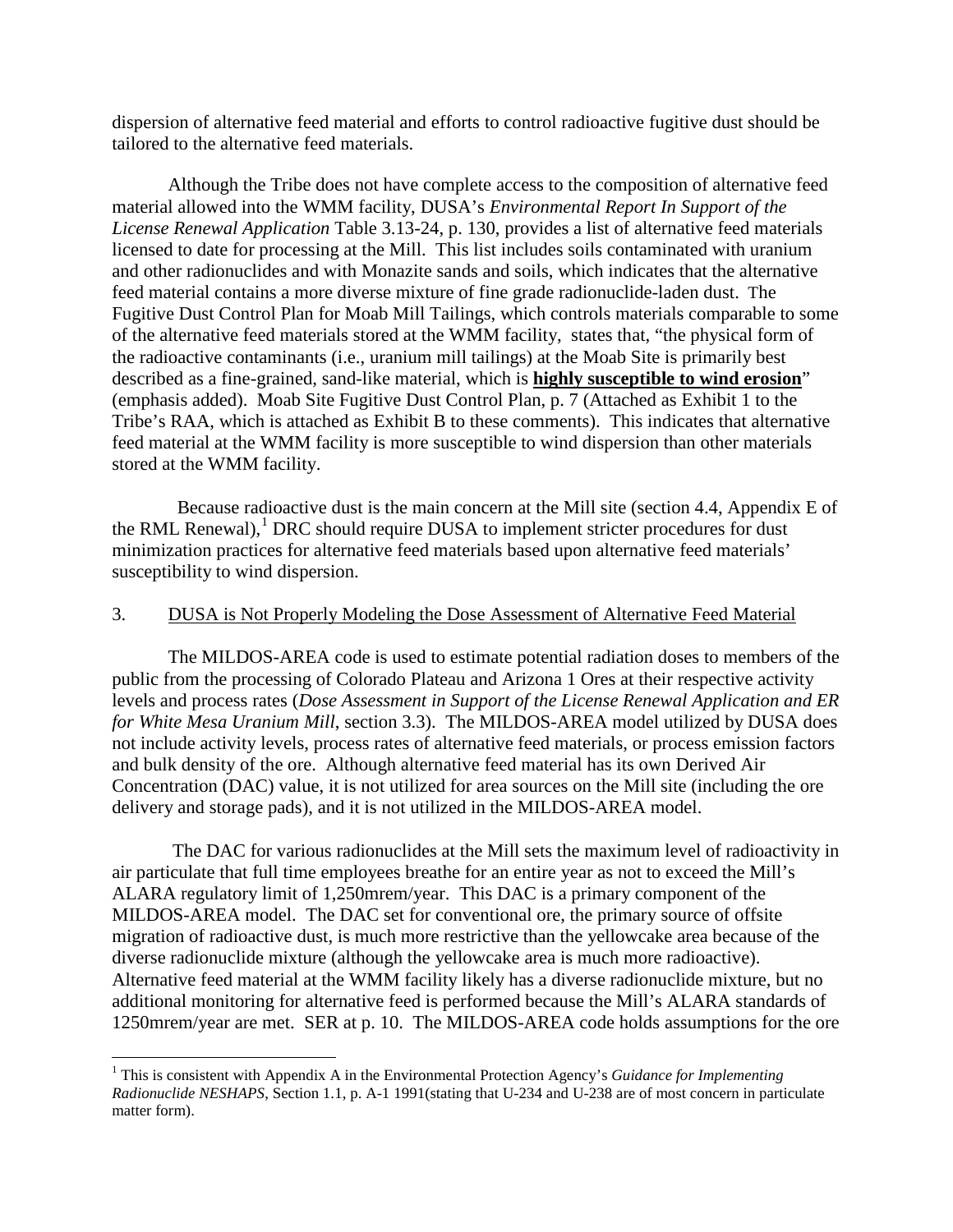storage pad, including very coarse material and 50% control of fugitive emissions for the delivery and storage of conventional Colorado Plateau and Arizona 1 ore. These assumptions are inappropriate estimates of the fine ore dispersion qualities of alternative feed material. *See* Section 2, *supra.* The MILDOS-AREA model also includes estimates of bulk density of ore for both Colorado Plateau and Arizona 1 Strip Ore, but does not include that measure for alternative feed materials. *See Dose Assessment in Support of the License Renewal Application and ER for DUSA*, Section A.2.5, p.A. DRC should require DUSA to correct the deficiencies in the assumptions and estimates made in the MILDOS-AREA code to properly model radiation doses from alternative feed materials to the public.

#### 4. Specific Requests

DRC must require DUSA to initiate stricter control, mitigation, monitoring and modeling of radionuclide laden dust, with special regard to alternative feed materials as requested below.

- DRC must require DUSA to install a windbreak to prevent offsite migration of radionuclide-laden dust for alternative feed around the storage pads.
- DRC must require DUSA to monitor for the longer-lived radioisotopes present in all assayed alternative feed material.
- DRC must require DUSA to have fugitive dust standards, action levels, and response actions in place for real time meteorological monitoring times of high winds for alternative feed material and other stored ores. *See Moab Site Fugitive Dust Control Plan* p. 17.
- DRC must require DUSA to increase the meteorological stations datalogger collection frequency for wind speed and direction to be every 10 minutes, to be included in emissions and MILDOS-AREA modeling for more precise estimates in dose assessment levels to the public.
- $\bullet$  DRC must require DUSA to include and disclose specific activity levels in pCi/g for all deliverable alternative feed material to be included in MILDOS-AREA modeling for dose assessment levels to the public.
- DRC must require DUSA to include bulk density estimates for all alternative feed material in MILDOS-AREA modeling when estimating radioactive particulate emission rates and dose assessment levels to the public.
- DRC must require DUSA to have strict work practice standards in place for the storage of varying grade alternative feed materials, and work practice standards in place for mitigating wind dispersion of differing grade ores and materials based on acquired bulk density estimates.
- DRC must require DUSA to utilize the strictest alternative feed Derived Air Concentration (DAC) value for the alternative feed material for delivery of and storage of in MILDOS-AREA modeling for dose assessment levels to the public and workers safety.
- DRC must require DUSA to utilize empirical data from the existing High Volume PM10 monitors to assess Total Effective Dose Limits (TEDEs) to the public.
- DRC must require DUSA to include Radon and its 'daughters' to be included in the annual release rate calculation for the ore storage pads, for both alternative